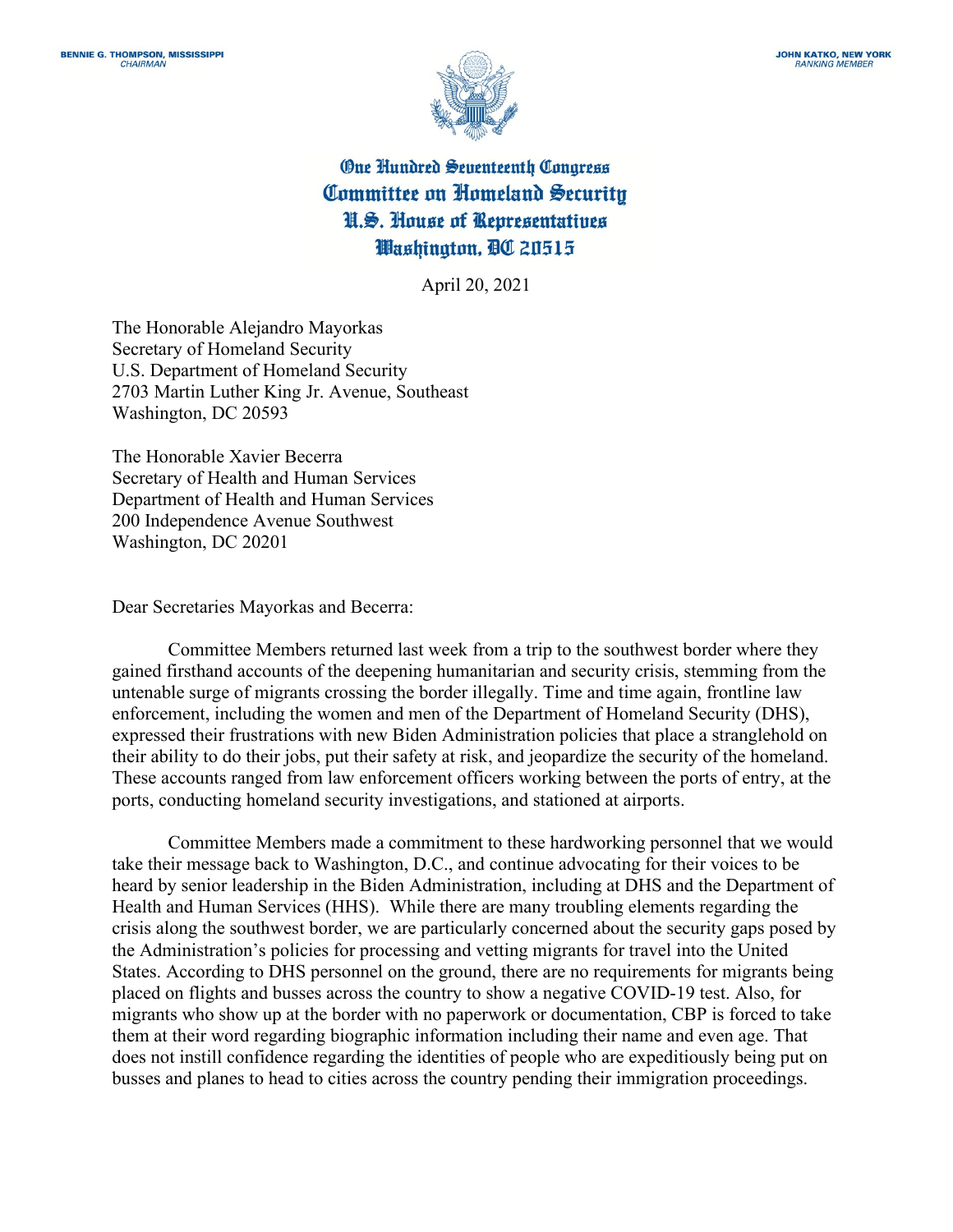Border Patrol told Members they have identified adults that initially claim they are teenagers. One family that Members witnessed CBP encounter at the border was on a flight with Members less than 24 hours later. This poses the questions of: how much does this cost, and who is paying? As Members of the Committee with jurisdiction over border security and the agencies involved in facilitating secure domestic air travel and border processing, it is our prerogative to ensure that DHS is not engaging in waste, fraud, or abuse of its resources and authorities. The nexus with unaccompanied minors and their transfer from DHS to HHS is also immediately relevant.

To that end, we request answers to the following questions in writing no later than April 26, 2021:

- 1. How is DHS ensuring that the safety and security of domestic transportation systems are not compromised by placing migrants, many of whom have not received thorough medical assessments, and whose home country criminal history we do not have immediate access to?
	- a. If a migrant taken into custody does not have valid identification documentation or is suspected to have fraudulent documents, what process is Border Patrol – and separately OFO – going through right now at the border to determine if they are who they say they are?
	- b. How is Border Patrol and separately OFO verifying migrants' ages when they present as an unaccompanied minor and are suspected of being older?
	- c. What process does CBP use to verify if a migrant is providing his or her actual name if the person's fingerprints are not in IDENT and the person has no documentation or no verified documentation of the name?
	- d. What is the process DHS has set up to transport migrants via domestic air?
	- e. From encounter by CBP to final destination, what steps are migrants being put on domestic flights with Notices To Appear going through at the border?
	- f. What is the process for checking criminal history information of a migrant with law enforcement partners in their home country?
		- a. How often does this occur and what percentage of migrants are vetted in this way?
	- g. What information is TSA relying on to vet migrant passengers through Secure Flight?
	- h. What information is being used to verify traveler identity for migrant passengers who do not have a government-issued photo ID?
	- i. If false information is provided to CBP as outlined in question (c) above, how would TSA then verify the actual underlying identity of the individual versus simply confirming the person at the airport is the same person encountered by CBP?
	- j. Does DHS make any effort to engage other passengers, flight crew, Transportation Security Officers, Federal Air Marshals, and airport-assigned CBP personnel about the potential increase in risk of exposure to COVID-19 by not requiring COVID-positive migrants to quarantine and by not testing the total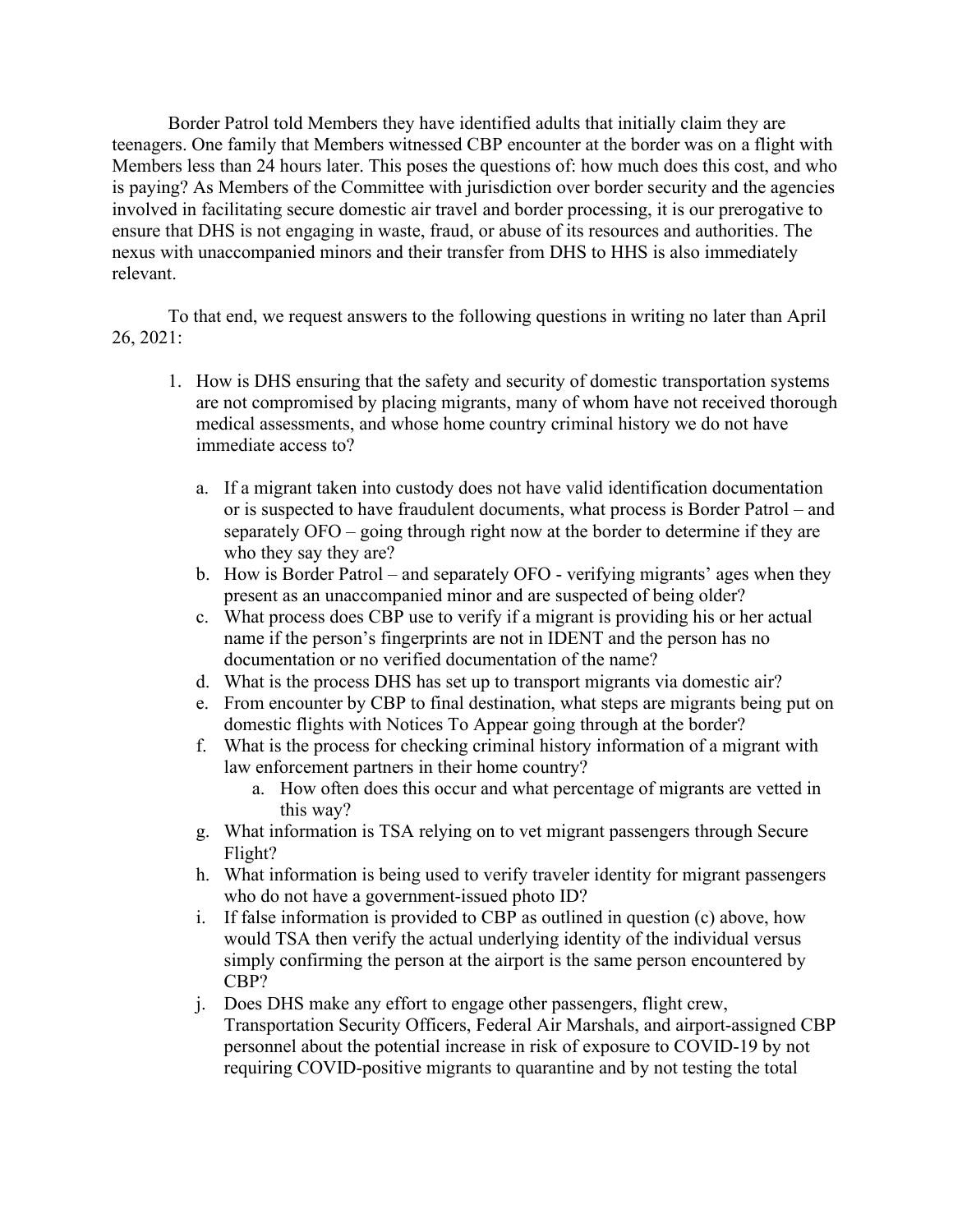universe of migrants being released into the interior? If so, please explain such effort.

- k. Who at DHS is responsible for keeping track of the number of migrants being put on domestic flights and where their final destination is?
- l. What is the TSA protocol in place for migrant vetting and security screening to board commercial flights? Given that aviation screening relies on identity verification and determining the level of risk posed by a passenger, do these individuals receive enhanced screening just like U.S. citizens who show up at the screening checkpoint without proper identification?
- m. How many migrants have boarded flights or other interstate commercial transportation for whom TSA did not verify a confirmed-negative COVID-19 test result or review a verified identity?
- n. What coordination, if any, is happening on the ground between DHS and CDC in facilitating travel for illegal migrants released into the interior of the country?
- 2. Approximately how many flights for migrants are being paid for directly by DHS or by Department-funded Non-Governmental Organizations (NGOs)? How much money has been spent in these efforts?
- 3. Has DHS issued guidance to partner NGOs on how to safely facilitate migrant travel and how DHS resources can be used to pay for migrant travel? Has DHS authorized travel costs as an allowable use for federal funding provided to NGOs?
- 4. How much has FEMA used from the Emergency Food and Shelter Program to provide to NGOs to fund transportation of migrants using domestic flights and bus tickets?
	- a. How many tickets were purchased using funds originating from the FEMA Emergency Food and Shelter Program by mode of transportation and final destination?
- 5. What involvement, if any, have White House officials including the Domestic Policy Counsel – had in developing policies related to facilitating the travel of migrants within the United States after they've been encountered at the border?
- 6. What is the updated guidance for HHS on payments for UAC and sponsor transportation? We were told that HHS "recently temporarily authorized grantees and contracted providers to pay for travel for Category 1 (children with a parent or legal guardian in the country) kids (and escort as appropriate) if travel costs were a barrier to unification."
- 7. Approximately how many flights and bus tickets for UACs, UAC escorts, and sponsors, have been paid for directly by HHS or by Department-funded Non-Governmental Organizations (NGOs)? How much money has been spent in these efforts?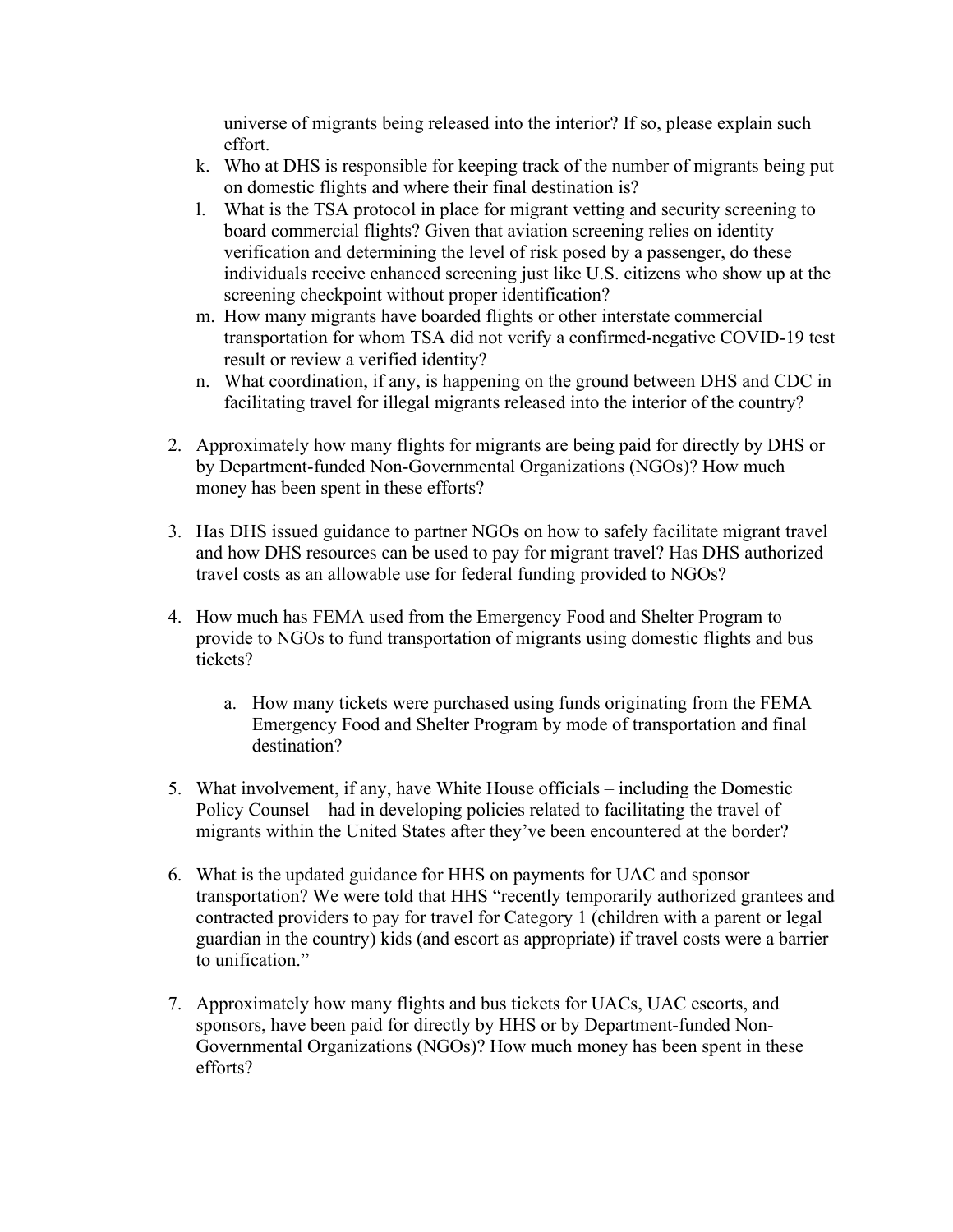Thank you for your prompt attention to this matter. As always, please do not hesitate to reach out should you or your staff have any questions about this request.

Sincerely,

an Bos

DAN BISHOP JEFF VAN DREW

DIANA HARSHBARGER ANDREW S. CLYDE Member of Congress Member of Congress

CARLOS A. GIMENEZ JAKE LATURNER Member of Congress Member of Congress

T. M Earl

JOHN KATKO MICHAEL T. MCCAUL Ranking Member Member Member of Congress

CLAY HIGGINS MICHAEL GUEST Member of Congress Member of Congress

Member of Congress Member of Congress

tte Chiller Meeks

RALPH NORMAN MARIANNETTE MILLER-MEEKS Member of Congress Member of Congress

drew S. Clyde